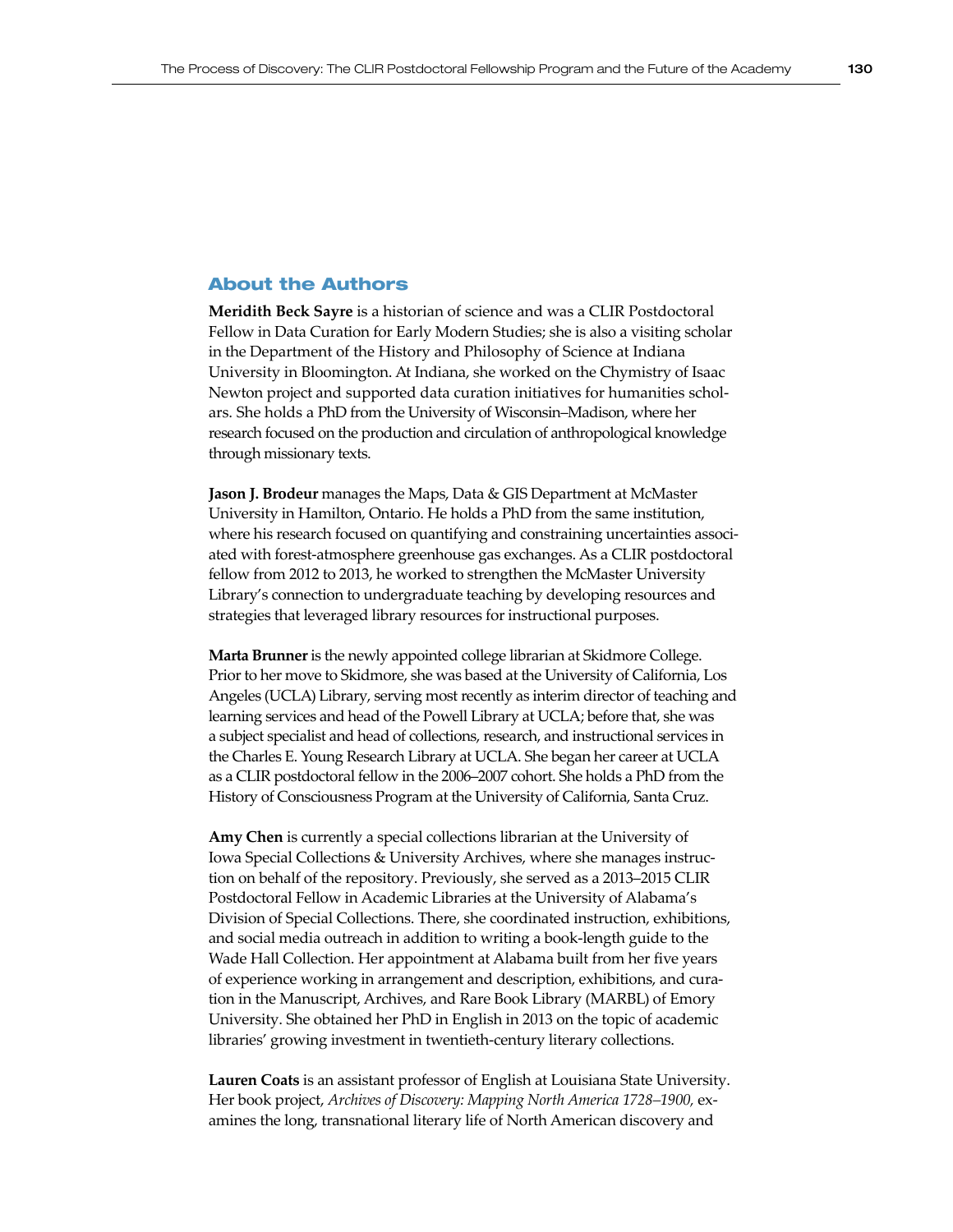exploration narratives. This project was informed by her work as a CLIR postdoctoral fellow at Lehigh University (2007–2008), which included an evaluation of Lehigh's holdings related to travel and exploration in their special collections. She edited a digital edition of an eighteenth-century *atlas factice* from Lehigh's collections. Her other published writing has appeared in *PMLA*, *J19*, and the Norton Critical Edition of Susanna Rowson's *Charlotte Temple*. She is the founding editor of *Archive Journal*, an online scholarly journal focused on the use and theory of archives and special collections in higher education.

**Brian Croxall** is the newly appointed digital humanities librarian at Brown University. Prior to accepting that position, he worked at Emory University Libraries, most recently as digital humanities strategist and lecturer of English. In this dual appointment, he designed and managed digital scholarship projects in the Emory Center for Digital Scholarship and taught classes on digital humanities, media studies, and American literature. He began working at Emory Libraries as part of the 2010–2012 CLIR postdoctoral fellow cohort and holds a PhD in English literature from Emory University. In addition, he is coediting a book on steampunk, is a cluster editor at #Alt-Academy, serves on the executive councils of the Modern Language Association and the Association for Computers and the Humanities, and is a writer for the group blog ProfHacker.

**Morgan G. Daniels** is the CLIR Postdoctoral Fellow for Data Curation at Vanderbilt University, where she develops services to help Vanderbilt researchers manage and share their research data. She received her PhD in information from the University of Michigan in 2014. Her research on data practices has examined the work of researchers and data curators in several communities, including archaeology, materials science, the quantitative social sciences, and natural history museums. She holds a Master of Science in information, also from the University of Michigan, with a concentration in archives, records management, and library and information science.

**Jodi Reeves Flores** holds a PhD in archaeology from the University of Exeter (2013). She received a CLIR/DLF Postdoctoral Fellowship in Data Curation for the Sciences and Social Sciences, which was hosted by Arizona State University (ASU) from 2013 to 2015. While at ASU, she served a dual appointment with ASU Libraries and the Center for Digital Antiquity. During her fellowship, she developed seminars and workshops on data management and curation, supervised the curation of digital archaeological data into the Digital Archaeological Record (tDAR), and collaborated on digital humanities projects. She is also on the secretariat for the International Organisation of Archaeological Open Air Museums and Experimental Archaeology (EXARC), the International Council of Museums-affiliated organization representing archaeological open-air museums, experimental archaeology, ancient technology, and interpretation.

**Charles J. Henry** is president of the Council on Library and Information Resources, where he oversees and provides strategy for the organization's mission. He serves on the advisory board of Stanford University Libraries, and is also a board member of the Center for Research Libraries and a member of the Scientific Board of the Open Access Publishing in the European Network (OAPEN) project. He is a coauthor of *Our Cultural Commonwealth: The Report of*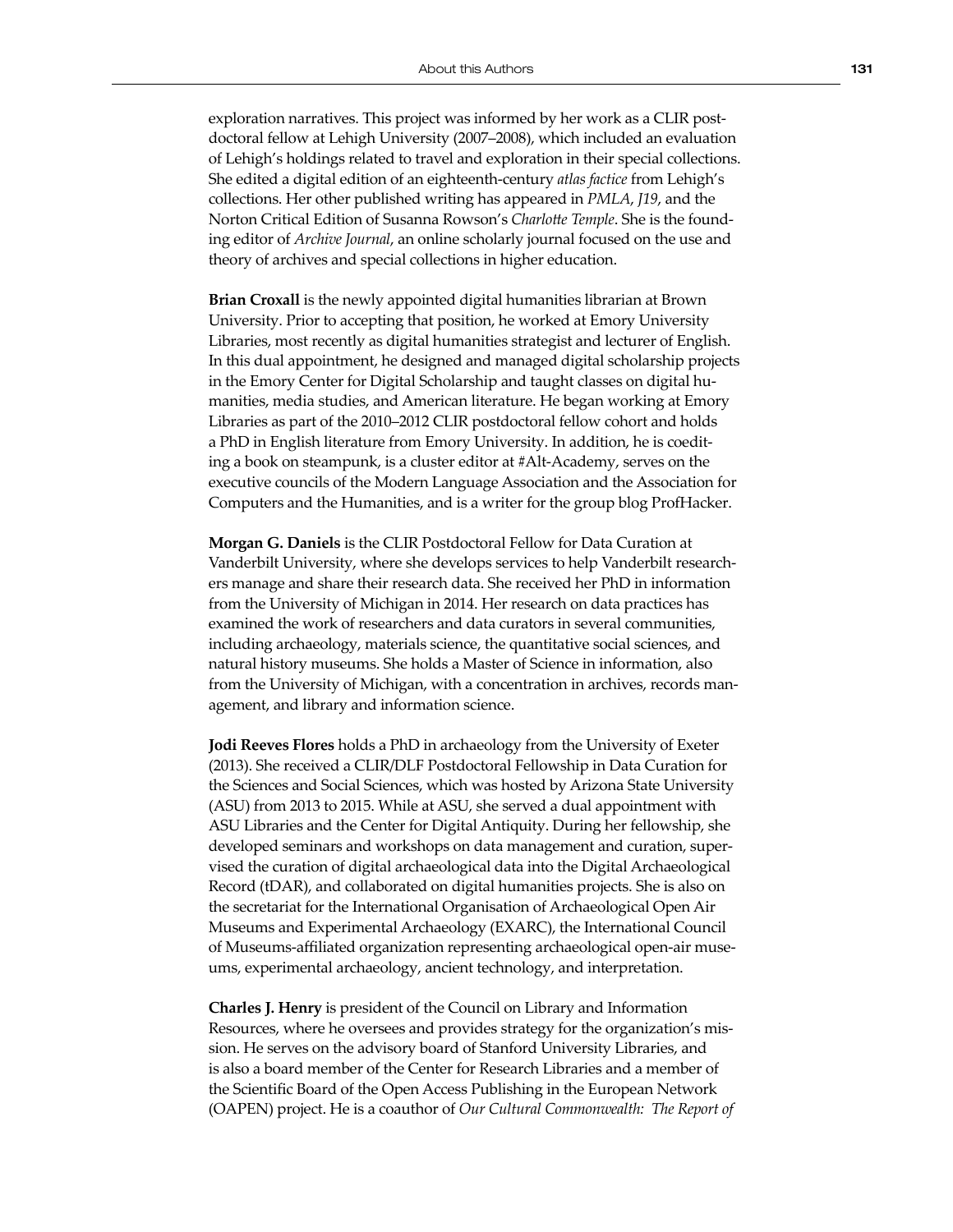*the American Council of Learned Societies Commission on Cyberinfrastructure for the Humanities and Social Sciences*, and has published widely on topics relating to the humanities and advanced technology. He has a Ph.D. in comparative literature from Columbia University.

**Inna Kouper** is a research scientist and assistant director of the Data to Insight Center at Indiana University, Bloomington. Her research interests focus broadly on the material, technological, and cultural configurations that facilitate knowledge production and dissemination, with a particular emphasis on research data practices and the sociotechnical approaches to cyberinfrastucture and the stewardship of data. She has a PhD in information science from the School of Library and Information Science at Indiana University, Bloomington, and a PhD in sociology from the Institute of Sociology, Russian Academy of Sciences, Moscow. She was a CLIR/DLF Postdoctoral Fellow in Data Curation at the Data to Insight Center from 2012 to 2014. She is also involved in the National Science Foundation–funded project Sustainable Environment Actionable Data (SEAD) and is a co-chair of the Research Data Alliance Engagement Interest Group.

**John C. Maclachlan** is an assistant professor in the McMaster University School of Geography and Earth Sciences as well as a research fellow in the McMaster Institute of Innovation and Excellence in Teaching and Learning. He was a CLIR postdoctoral fellow at the McMaster University Library Lyons New Media Center and Lloyd Reeds Map Collection from 2010 to 2012. Since completing his fellowship, he has stayed involved with numerous CLIR initiatives and has given lectures at both the summer orientation and the winter meeting. His research interests lie in both the natural sciences and pedagogy. Specifically, he has conducted research on glacial sediments and geomorphology in areas such as Iceland and Ontario, Canada, as well as on pedagogical topics such as the implications of improving experiential learning opportunities in a curriculum.

**Emily McGinn** is a CLIR Postdoctoral Fellow in Digital Humanities at Lafayette College (2014–2016). She supports small-scale digital projects in the classroom and also serves as a faculty liaison for the Digital Scholarship Services team. She holds a PhD in comparative literature from the University of Oregon, and her research focuses on the intersections of science, technology, and literature, particularly in Irish and Latin American modernist texts.

**Natsuko Nicholls** holds a PhD in political science from the University of Michigan. She joined the faculty at Virginia Tech as the research data consultant in the university libraries in the fall of 2014. She brings significant experience in data management and digital scholarship to Virginia Tech and dedicates her efforts to developing and implementing the libraries' research data services with a focus on data management instruction and consulting. She received a CLIR Postdoctoral Fellowship in Data Curation for the Sciences and Social Sciences, hosted by the University of Michigan (2012–2014).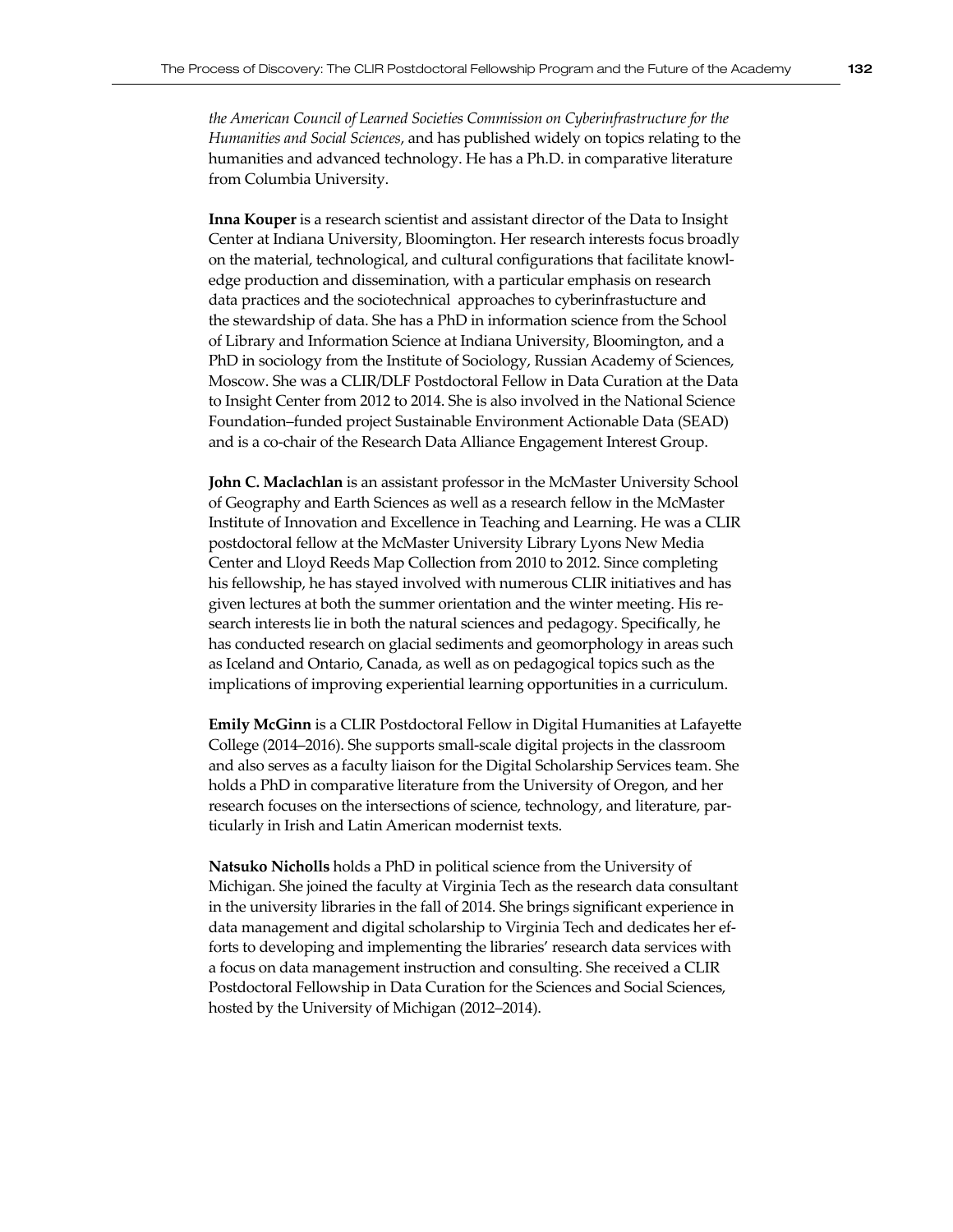**Jennifer M. Parrott** is an assistant professor of English at Clayton State University, where she teaches digital writing and first-year composition courses. From 2012 to 2013, she held a CLIR Postdoctoral Fellowship in Academic Libraries in instructional technology at Bucknell University. In this position, she worked with faculty, administrators, and instructional technologists to design and implement a digital scholarship initiative encompassing digital pedagogy, faculty scholarship, a digital scholarship center, and an undergraduate research program in the digital humanities. Her research interests include twentiethcentury and contemporary British and Irish fiction and drama, travel writing, and hybrid pedagogy.

**Sarah Pickle** is the assessment librarian at the Claremont Colleges Library. She came to this role after serving as the CLIR/DLF Social Science Data Curation Fellow at Penn State Libraries. She began her fellowship in 2014, after working for two years as an analyst at the not-for-profit organization Ithaka S+R; there, her research focused on the sustainability of digital resources and the efforts that academic and cultural heritage institutions have made to support digital scholarship. Prior to joining Ithaka S+R, she completed her PhD in comparative literature at Cornell University. Her doctoral dissertation concentrated on the dissemination of political information and ideas in literature from the former Eastern Bloc.

**Katie Rawson** is the coordinator for digital research at the University of Pennsylvania. She supports digital scholarship—organizing research groups like Word Lab, managing digitization, and working with faculty and students to explore and employ new research methods. She became the CLIR Bollinger Fellow in Library Innovation at the University of Pennsylvania in 2013 after earning a PhD from the Graduate Institute for the Liberal Arts at Emory University, where she was a fellow in the Emory Center for Digital Scholarship and the managing editor of *Southern Spaces*. She has published and presented on food in the writings of William Faulkner, gender in cookbooks, labor at Waffle House, open-access publishing in the academy, and data curation in the humanities. Curating Menus, her current work with Trevor Muñoz, is at [www.](http://www.curatingmenus.org/) [curatingmenus.org](http://www.curatingmenus.org/).

**Tamsyn Rose-Steel** is a CLIR/Mellon Foundation Postdoctoral Fellow in Data Curation for Medieval Studies, with a joint appointment in the Digital Research and Curation Center of the Sheridan Libraries and the Department of German and Romance Languages and Literatures at Johns Hopkins University (JHU). She earned her PhD from the University of Exeter, studying citation and allusion in fourteenth-century French motets. She currently works with JHU's Digital Library of Medieval Manuscripts to develop their online capabilities. Also, she conducts research on and teaches fourteenth-century French music and literature. She is principal investigator on the project, A Peer-Reviewed Interdisciplinary Collection of Objects for Teaching (APRICOT), which is producing a pedagogical hub for teaching medieval topics. Additionally she is associate editor for the complete works' edition of Guillaume de Machaut and has published articles on the medieval motet, citation, and games in medieval literary culture.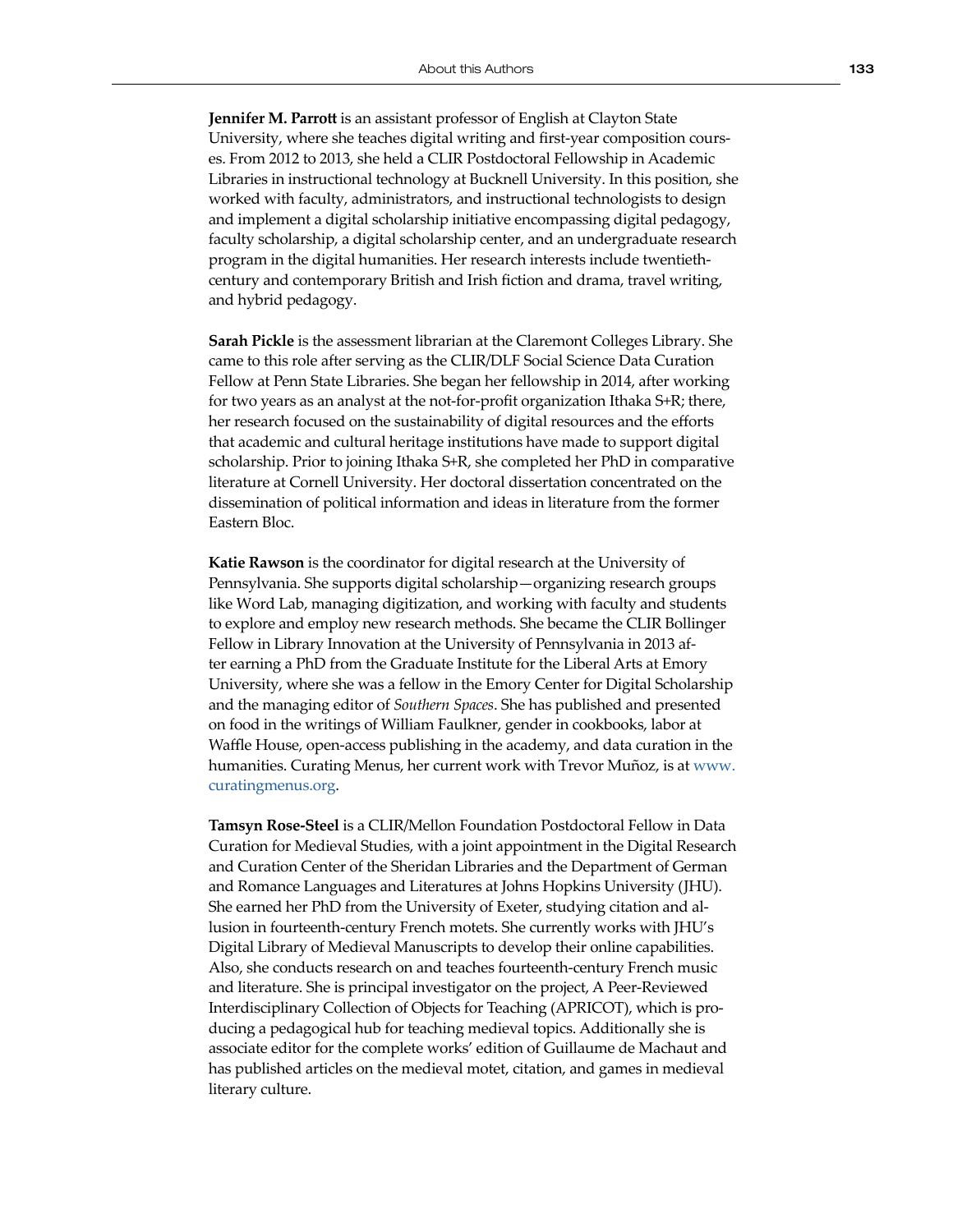**Elliott Shore** is the executive director of the Association of Research Libraries, a presidential fellow at CLIR, and professor emeritus of History at Bryn Mawr College. He has published on the history of the radical press in the United States, the history of advertising, and German-American history, as well as in the field of the alternative press and libraries. He has held library positions at Temple University, the Institute for Advanced Study, and Bryn Mawr College, where he also served as chief information officer. He has taught at Rutgers University, the University of Illinois, Temple University, Temple University Japan, The New School, The University of Cologne, and Bonn University. He is on the boards of the American Council on Education and the National Humanities Alliance.

**Ece Turnator** received her PhD in medieval (Byzantine) history from Harvard University in 2013. Her dissertation is an interpretation of the thirteenth-century Byzantine economy through an analysis of archaeological (coins and ceramics) evidence. Since September 2013, she has worked as a CLIR/Mellon Foundation Postdoctoral Fellow at the University of Texas, Austin, in medieval data curation, studying and learning about digital humanities, best practices for data curation, and visualization, in addition to teaching and researching in her area of expertise. Her interests include world economic history and material culture.

**Heather Waldroup** is associate director of the Honors College and associate professor of art history at Appalachian State University in Boone, North Carolina. She holds a PhD from the interdisciplinary History of Consciousness Program at the University of California, Santa Cruz. Her work has been published in *History of Photography*, *Women's History Review*, *Photography and Culture*, *Journeys*, and *Best American Travel Writing*. She is currently completing a monograph on colonial photography from Hawaii and Samoa. She was a CLIR postdoctoral fellow at the libraries of the Claremont Colleges from 2009 to 2010.

**Elizabeth A. Waraksa** is an independent consultant with several years' experience working with the CLIR Postdoctoral Fellowship Program. She has also conducted research for a variety of grant-funded initiatives, including the Association of Research Libraries' recent Strategic Thinking and Design process. As a CLIR postdoctoral fellow at the University of California, Los Angeles (UCLA) Library from 2007 to 2009, she worked on subject-specific projects, including the *UCLA Encyclopedia of Egyptology*. From 2009 to 2011, she held the position of librarian for Middle Eastern studies at UCLA. She holds a doctorate in Near Eastern Studies with a specialization in Egyptian art and archaeology from the Johns Hopkins University and has taught extensively in this field. She has also participated in archaeological excavations in Egypt, Italy, and Israel, and published on a range of topics, from Egyptian female figurines to the benefits of collaboration.

**Christa Williford** is director of research and assessment at CLIR. A theatre historian trained at Indiana University, she joined the first cohort of CLIR postdoctoral fellows in 2004. After her two-year fellowship at Bryn Mawr College, she joined the Haverford College staff as user services librarian while completing a master's of library and information science degree at the University of Washington. Since joining CLIR's staff, she has contributed to a number of programs, most notably Cataloging Hidden Special Collections and Archives,